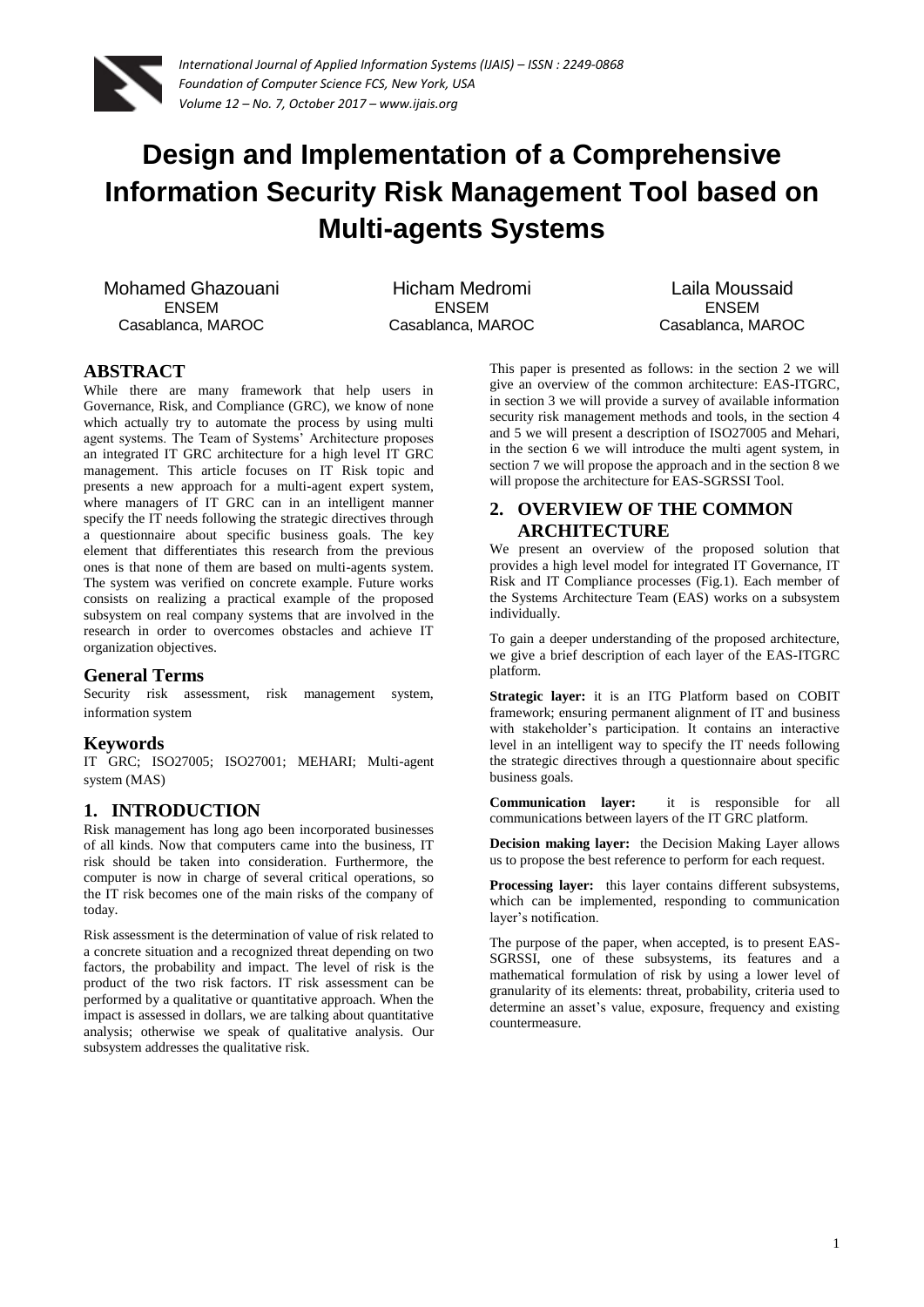



#### **Fig 1: EAS-ITGRC Architecture**

# **3. AVAILABLE RISK MANAGEMENT METHODS AND TOOLS**

Risk management methods and tools enable the organization to plan and implement programs to maximize their opportunities and to control the impact of potential threats. This section provides an overview of available security risk analysis methods and tools.

# **3.1 Methods**

Table (1) lists the main well-known methods.

**Table 1. Risk Management Methods**

| Au IT<br>Security<br>Handbook | Cramm              | A & K<br>Analysis | Ebios                  |
|-------------------------------|--------------------|-------------------|------------------------|
| <b>ISAMM</b>                  | <b>ISF</b> Methods | SP800 30          | <b>ISO/JEC</b><br>2005 |
| <b>ISO/JEC</b><br>27001       | IT<br>Grundschutz  | Magerit           | Marion                 |
| Mehari                        | <b>MIGRA</b>       | Octave            | Risksafe<br>Assesment  |

# **3.2 Tools**

Table (2) presents related tools.

**Table 2. Risk Management Tools**

| Countermea<br>sures | Cramm       | EAR/Pilar                  | Ebios         |
|---------------------|-------------|----------------------------|---------------|
| Gstool              | GxSGSI      | <b>ISAMM</b>               | Mehari        |
| Callio              | Casis       | <b>CCS Risk</b><br>Manager | Cobra         |
| <b>MIGRA</b>        | Modulo      | Proteus                    | Octave        |
| Tool                | Risk        |                            |               |
|                     | Manager     |                            |               |
| Ra <sub>2</sub>     | Real        | Resolver*Ballot            | Resolver*Risk |
|                     | <b>ISMS</b> |                            |               |
| Risicare            | Riskwatch   | <b>RM</b> Studio           | <b>SISMS</b>  |
| TRICK               | Acuity      |                            |               |
| light               | Stream      |                            |               |

- Most of these tools are Commercials.
- None of the tools implement Multi agent system.
- There is no tool developed in Morocco. Usability of the tools used by Moroccan organizations and contribute to help Moroccan organizations in the information security field are important for us.
- There is very little research related to the applications of multi agent systems (MAS) in Audit Information System Security.
- Do not provide recommendations or immediate solution to security problems.
- Difficulty of use, it's requires a certain level of expertise.
- Do not explain their calculation methods.
- Require a lot of time to implement.
- Based on the above methodologies, researches and others work described in [1] [2] [3] this work propose an integrated use of ISO27005, Mehari and multi-agents system to develop an Information Security Risk Management Tool (ISRMT).

Based on the above methodologies, researches and others work described in [8] [9] [10] we propose an integrated use of ISO27005, Mehari and multi-agents system to develop an Information Security Risk Management Framework (EAS-SGRSSI).

# **4. ISO 27005**

The purpose of ISO 27005 is to provide guidelines for information security risk management. It supports the general concepts specified in [ISO 27001](http://en.wikipedia.org/wiki/ISO/IEC_27001) and is designed to assist the satisfactory implementation of information security based on a risk management approach [1]. It does not specify, recommend or even name any specific risk analysis method, although it specifies a structured, systematic and rigorous process from analyzing risks to creating the risk treatment plan [2].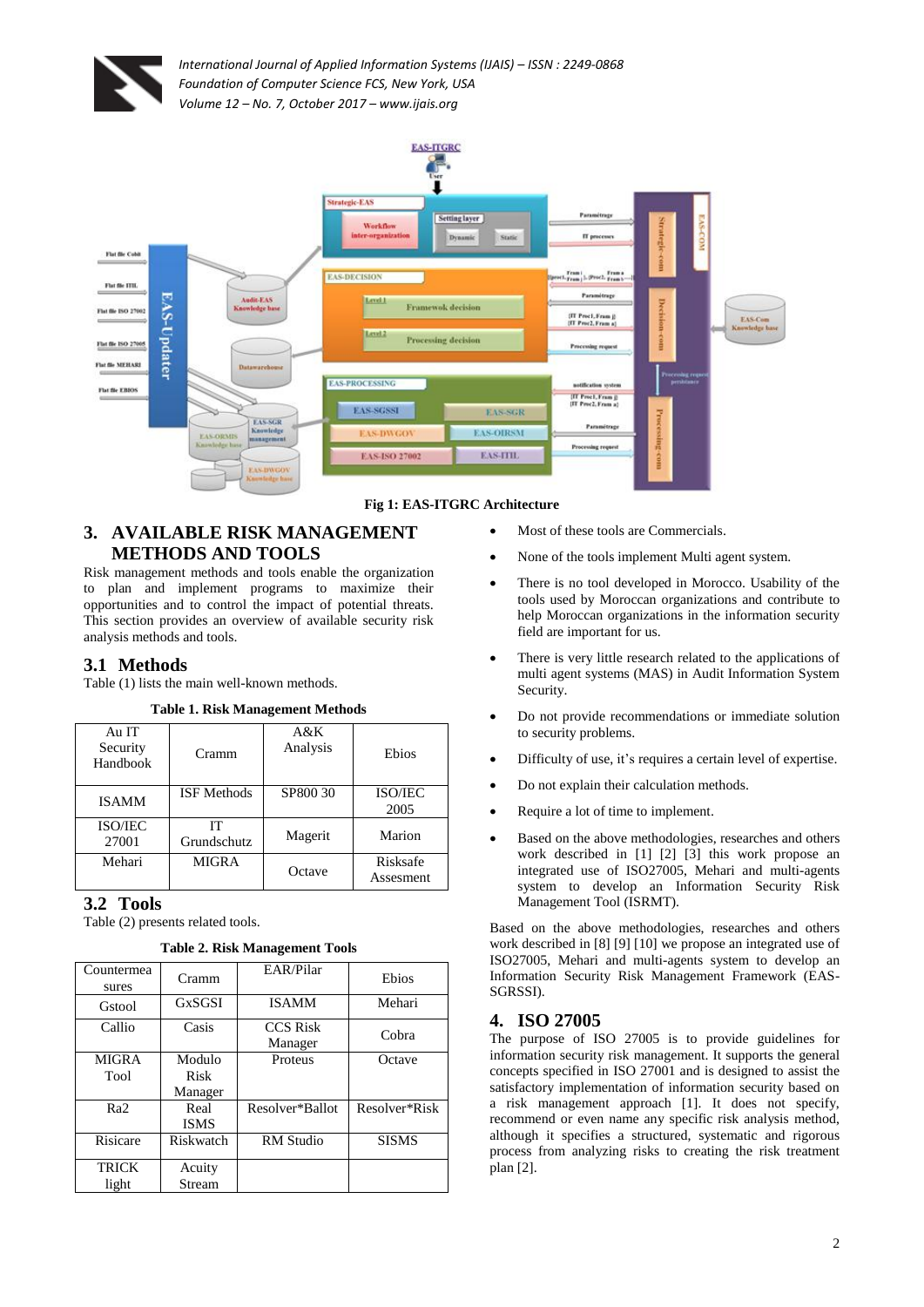

ISO 27005 is applicable to all types of organizations (e.g. commercial enterprises, government agencies, non-profit organizations) which intend to manage risks that could compromise the organization's information security.

# **5. MEHARI**

MEHARI is a risk analysis and management method developed by CLUSIF and supported by software managed by the company Risicare1 [\(http://www.risicare.fr\)](http://www.risicare.fr/). MEHARI, originally developed in 1996, aims at assisting the executives (operating managers, CISO, CIO, risk manager, auditor) in their efforts to manage the security of Information and IT resources and to reduce the associated risks. MEHARI is compliant to ISO 13335 risk management standard and is suitable for the ISMS process described by ISO 27001. It allows the stakeholder to develop security plans, based on a list of vulnerability control points and an accurate monitoring process to achieve a continual improvement cycle [3].

# **6. MULTI AGENT SYSTEM**

Multi-agents systems (MAS) are based on the idea that a cooperative working environment comprising synergistic software components can cope with problems which are hard to solve using the traditional centralized approach to computation. Smaller software entities – software agents – with special capabilities (autonomous, reactive, pro-active and social) are used instead to interact in a flexible and dynamic way to solve problems more efficiently. Agents model each other's goals and actions; they may also interact directly (communicate) [8].

# **6.1 Agent**

Agents are software entities that have a very specific task and that decide for themselves what they need to do in order to satisfy their design objectives. They perceive their environment through sensors and acts on that environment through effectors [9]:

A characteristic is an intrinsic or physical property of an agent. The following are some common agent characteristics (Morreale, 1998; Wooldridge & Jennings, 1995):

- Autonomy: An agent can act on another's behalf without much guidance.
- Communication: An agent can communicate with other agents on a common topic of discourse by exchanging a sequence of messages in a speech-act-based language that others understand. The domain of discourse is described by its ontology.
- Mobility: An agent can migrate from one system to another in a pre-determined fashion or at its own discretion. Accordingly, agents can be static or mobile.
- Learning: An agent can have the ability to learn new information about the environment in which it is deployed and dynamically improve upon its own behavior.
- Cooperation: An agent can collaborate and cooperate with other agents or its user during its execution to minimize redundancy and to solve a common problem.

# **6.2 Potential of Multi-Agent Systems**

The use of agent-orientation in the modeling, design, and

implementation of an Information Security Risk Management provides at least the following benefits:

- **Flexible**. Agent architectures are more flexible, modular and robust than, for example, object-oriented ones. They tend to be open and dynamic as their components can be added, modified or removed at any time (Yu, 1997).
- **Pro-activeness**. [10] Intelegent agents are able to exhibit goal-directed behavior by taking the initiative in order to satisfy their design objectives :
	- o **Goal-directed behavior**. [11] If agents are a level of abstraction between a user and a set of low-level tasks, an agent must be able to create a mapping between the high-level goal and the available tools such that it can use the tools effectively to achieve the goal. In other words, the agent must be able to plan. In this project, a RSSI may task an Audit agent to make an Information Systems Security Audit.

The ability of an agent to exhibit goal-directed behavior typically comes from incorporating AI planning techniques into the agent code.

- Cognizant Failure. An important (but often neglected) component of goal driven behavior is cognizant failure. Cognizant failure is the idea that once tasked, the agent either completes the task and returns, or recognizes that it cannot complete the task and reports a failure.
- **Reactivity**. Agents are crucial when operating in an unpredictable environment containing a large number of data sources scattered over multiples sources. If an agent queries an information source and finds no answers to its query, it would then try alternate sources of information until it could come up with a reasonable number of answers.
- **Learning**. Another important characteristic of autonomous behavior is the ability to enhance future performance as a result of past experiences. Machine learning techniques allow an agent to learn new methods or refine existing ones to meet specific needs.
- **Communication and cooperation**. Intelligent agents are capable of interacting with other agents (and humans) in order to o achieve a common goal.
- **Temporal continuity**. Persistence of identity and state over long periods of time.
- **Information gathering and filtering**. Is another useful example of using agents for user assistance. Using questionnaires and survey can be very time-consuming. But rather than do this work on our own, agents can do this work for us. In addition, automating data collection ensures that risk assessment is thorough and complete.

# **7. PROPOSED APPROACH**

EAS-SGRSSI is a qualitative tool for assessing information security risks; it utilizes concepts defined in ISO27005 and Mehari. The tool provides an easy-to-apply information security risk analysis spanning the enterprise. With EAS-SGRSSI the threats and vulnerabilities can be identified, the probability that a threat will occur and the impact if the threat does occur can be assessed, the risk levels can be established,

**<sup>.</sup>** <sup>1</sup> [www.risicare.fr,](http://www.risicare.fr/) accessed July 2017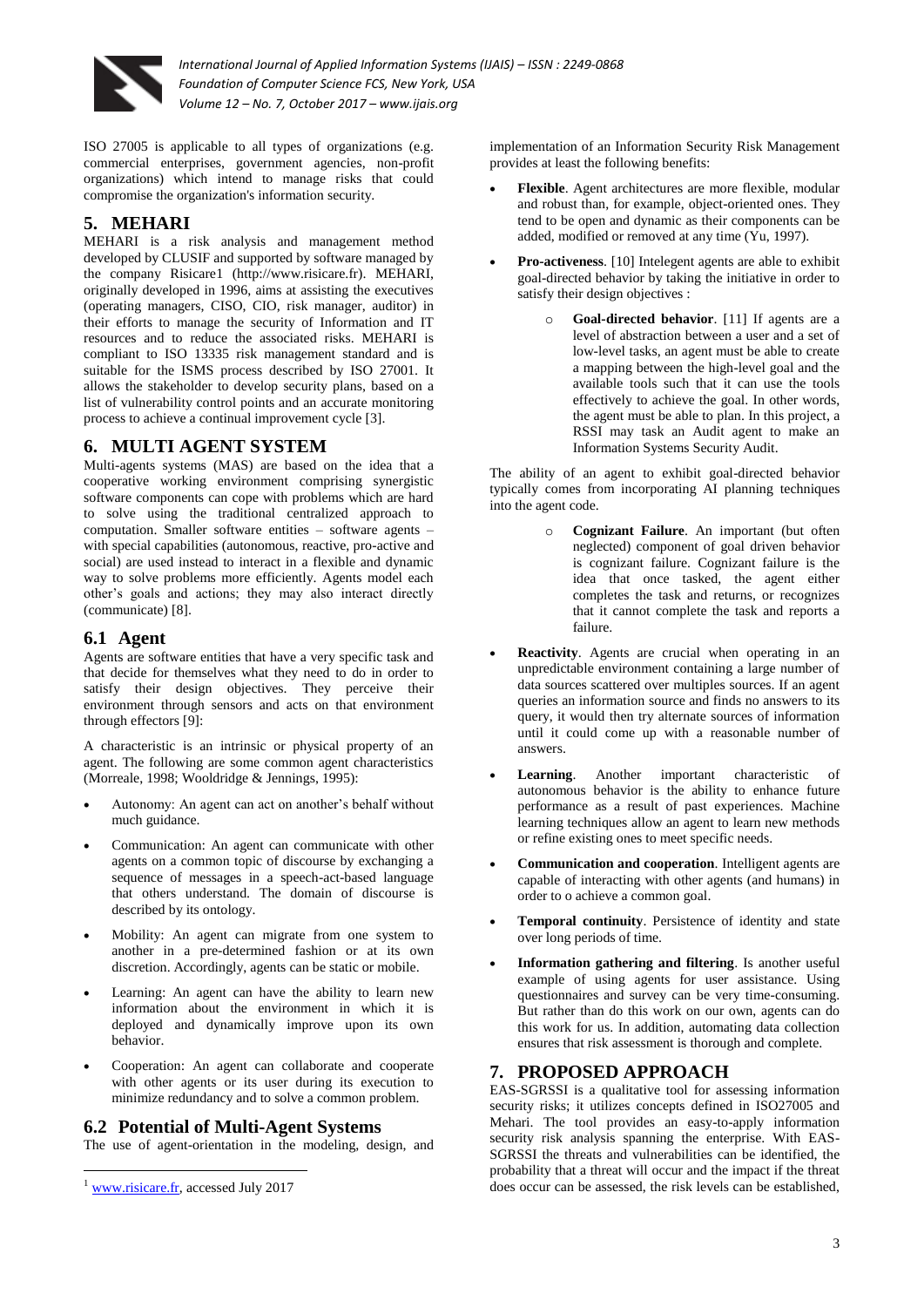

mitigating controls and safeguards are identified and implementation action plan can be developed.

Our approach proposes a qualitative risk analysis for information asset. In the qualitative method we evaluate, based on judgment, experience, and situational awareness:

The exposure of the asset and frequency of the threats are two of three parameters to get the probability value.

Control is the percentage of measurements they are implementing for each asset. It's the main parameter used in calculating the probability.

Probability = (exposure + frequency) /  $2 * 1$  / Control

The confidentiality, integrity and availability of information to get the impact value. These metrics are selected according to Ebios, NIST 800-30 and SP which are based on these criteria to estimate the impact value.

Approaches that can be used for qualitative analysis include, but are not limited to, internal interviews, internal surveys, internal questionnaires, storyboarding and internal Focus groups. For our case we select internal surveys and internal questionnaires, because surveys and questionnaires are usually the best mechanism to accomplish data collection when you have to query a large group of individuals [4].

### **8. PROPOSED ARCHITECTURE**

The proposed MAS is actually composed from several sub-MAS to support the whole decision making process. The tool is designed as web application connected to a database system. The application implements an input questionnaire, which is used for asset impact evaluation. Then the threats are assigned according to assets type using set of rules IF-THEN. Based on the selected threats, risk values are calculated and based on threats, assets and risks, appropriate measures are proposed by the system. These measures are viewed in a friendly way, with attributes describing their effectiveness and their cost of implementation. On the basis on these attributes, the manager can decide to implement them or not. At the end, the system generates a study summary report and an action plan suggesting the manager countermeasures to implement. All deliverables are transmitted to the communication layer through web services. Figure 2 graphically illustrates the global view of the EAS-SGRSSI Tool. This section discusses its components.



**Fig 2: Global view of EAS-SGRSSI**

### **8.1 Expert system**

An expert system is a tool capable of reproducing the cognitive mechanisms of an expert in a particular field and, more precisely, is software capable of answering questions, performing reasoning from known facts and IF-THEN rules [21]. An expert system is divided into two sub-systems: the inference engine and the knowledge base. The knowledge base represents facts and rules. The inference engine applies the rules to the known facts to deduce new facts. Inference engines can also include explanation and debugging capabilities [22].

The Expert system is in charge of handling all communication with the manager, the MAS Data collection, MAS Risk Estimation, MAS Risk Evaluation, MAS Risk Treatment and asset owner in order to manage the planning and execution.

An Expert system who has done multiple assessments within an organization would probably already have some expectations on what the results will be and could easily identify inconsistencies in the results based on these expectations.

Potential expert systems are foreseen at many levels:

- The need to store the expertise for future use and potentially cloned or multiplied.
- More than one experts' knowledge has to be grouped at one platform.
- detect possible errors in measurement and avoid issues of data insertion errors leading to the under-performance of the risk management;
- An active planner and organizer of risk management activities.
- helps to identify and prioritize specific tasks to improve security and achieve compliance;

#### **8.2 Data collection**

In the first step, it is necessary to receive all assets about the scope of risk management from communication layer through web services. Afterward, MAS Data collection has the role of sending input questionnaires to users or collaborators and ensures respect duration, retransmit, make a first consolidation and detect anomalies in respondent answer. It's also in charge of assessment of level of compliance for a given level and derives a control score that was described in section 7.

| Actif                   |                                                                                                                                                     |             | lustification |
|-------------------------|-----------------------------------------------------------------------------------------------------------------------------------------------------|-------------|---------------|
| and<br>contracts        | $\overline{\text{A}$ greements $\overline{\text{may}}$ be unavailable more than 30 days $\overline{\text{v}}$ loss of integrity has no consequences | v is public |               |
| External<br>hard drive. | may be unavailable more than 30 days $\blacktriangledown$ loss of integrity has no consequences                                                     | v is public |               |

The questionnaire is shown in the following figure 3:

**Fig. 3: Asset impact evaluation by the asset's owner**

In the questionnaires, the criteria are represented as fuzzy linguistic variables, because the user is often not able to quantify the content of these items exactly. Thus, the application is suggesting linguistic values, which are closer to the human cogitation.

The asset owner should indicate a value, from 1 to 5, for each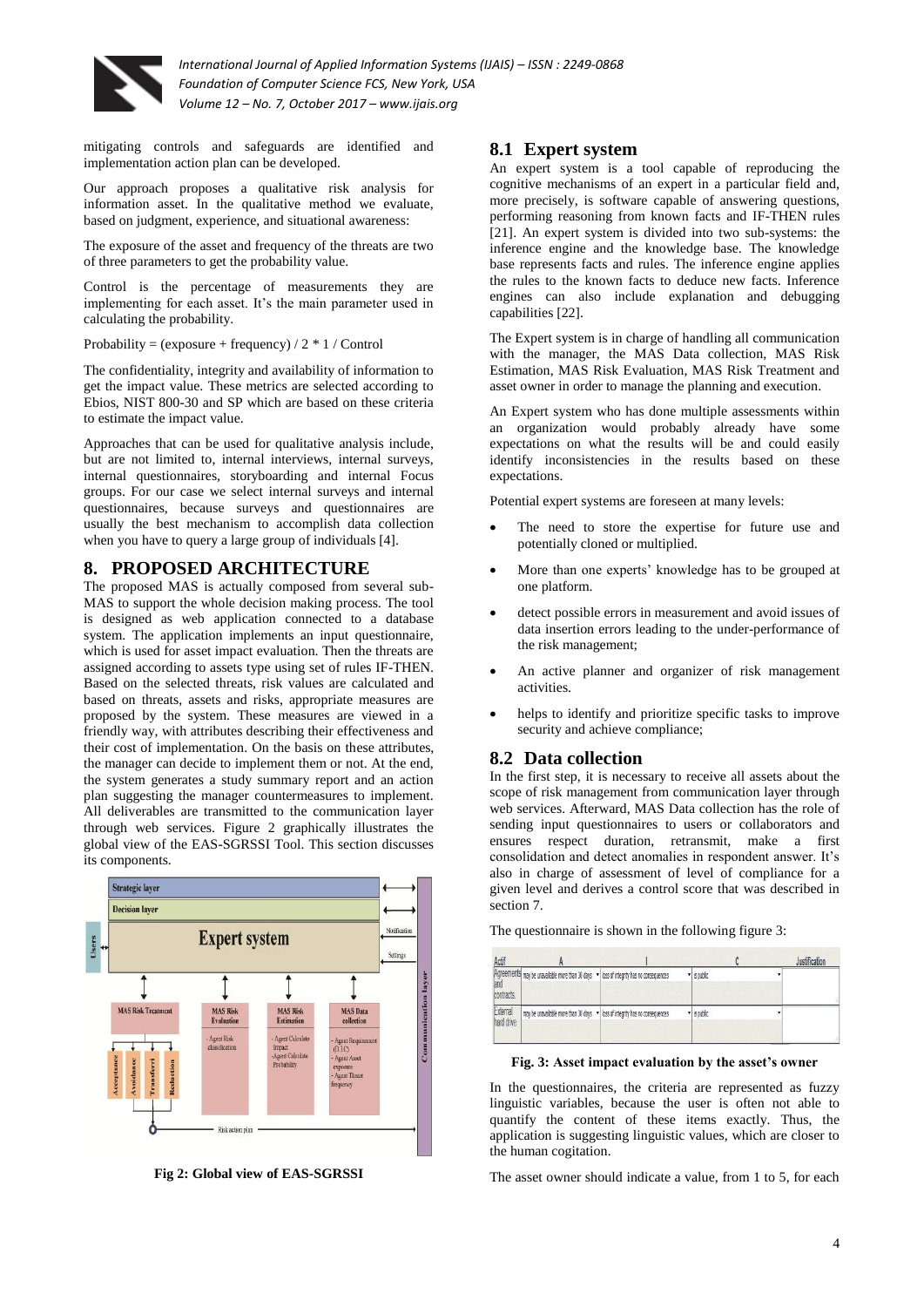

criteria where required and these values must be validated by his/her direct superior. These three—the loss of confidentiality, integrity, and availability—are ranked as the top business liabilities by organizations [4]. The user must enter a justification for the values.

- Confidentiality (C) concerns the protection of sensitive information from unauthorized disclosure.
- Integrity (I) relates to the accuracy and completeness of information as well as to its validity in accordance with business values and expectations.
- Availability (A) relates to information being available when required by the business process now and in the future. It also concerns the safeguarding of necessary resources and associated capabilities [3].

#### **Availability (A) should be from 1 to 5:**

- $1 =$  the asset may be unavailable more than 30 days
- $2 =$  the asset may be unavailable more than 72 hours
- $3$  = the asset must be available within 72 hours
- $4 =$  the asset must be available within 24 hours
- $5$  = the asset must be available within 4 hours

#### **Integrity (I) should be from 1 to 5:**

- $1 =$ loss of integrity has no consequences
- $2 =$ loss of integrity has insignificant consequences
- $3 =$ loss of integrity has consequences
- $4 =$ loss of integrity has significant consequences
- $5 =$ loss of integrity has big consequences.

#### **Confidentiality (C) should be from 1 to 5:**

- $1 =$  the asset is public
- $2$  = the asset must be accessible to the staff and partners.
- $3$  = the asset must be accessible only internal staff.
- $4$  = the asset must be accessible only internal staff involved.

 $5 =$  the asset should be accessible to identified persons and having need to know.

The greatest value of these three criteria is the value of the impact.

Then there is the exposure of the assets: the manager must consider certain factors to give this value: accessibility to assets, location, data flow, number of users, etc. The following table (3) indicates detailed information of frequency value:

#### **Table 3: Exposure Determination Matrix**

| Score | <b>Description</b> | Criteria                                                                   |  |
|-------|--------------------|----------------------------------------------------------------------------|--|
|       | very likely        | Weaknesses for the system have been<br>noted.                              |  |
|       | likely             | System is Internet accessible.                                             |  |
| 3     | moderate           | System is remotely accessible (e.g.<br>Site-to-Site or Client-to-Site VPN) |  |

| unlikely         | System is accessible only through the<br>internal network |  |
|------------------|-----------------------------------------------------------|--|
| very<br>unlikely | Anything that does not fall into the<br>LOW criteria.     |  |

Based on marked assets and a filled-in questionnaire, the threats will be listed (see figure 4 below) using set of rules IF-THEN and utilization of the database of threats (Mehari). When selecting a relevant threat, vulnerabilities are automatically loaded.

Change number of columns: Select the "Columns" icon from the MS Word Standard toolbar and then select "1 Column" from the selection palette.

|             | Agreements and contracts.                                                                                 |               |
|-------------|-----------------------------------------------------------------------------------------------------------|---------------|
|             |                                                                                                           |               |
|             | External hard drive.                                                                                      |               |
| Θ<br>Select | Unavailability of terminal equipment such as e.g. computer, printers and other devices<br>Threat          | Frequency     |
| ī           | Accidental deletion of equipment configuration available to users (programs, codes, configuration, etc.). | very likely   |
| f           | Malicious deletion of equipment configuration available to users (programs, codes, configuration, etc.).  | likely<br>٠   |
| F           | Massive unavailability of equipment available to users, due to a virus.                                   | moderate<br>۰ |
| 司           | Massive unavailability of equipment available to users, due to an incident.                               | unlikeh<br>۰  |
|             |                                                                                                           |               |

#### **Fig 4: List of threats for each asset**

The manager should select the threats and indicate its frequency. The frequency of the threat is never exact, the manager should be based on some information like: number of attacks and incidents detected in relation to the threat faced by the organization. Using these parameters, the manager can provide a rough estimate of the frequency of a particular threat in the context of the organization. The following table (4) presents detailed information of frequency value:

| Score                       | <b>Description</b> | Criteria                         |
|-----------------------------|--------------------|----------------------------------|
| 5                           | very likely        | Could happen more than 100 times |
|                             |                    | per year                         |
|                             | likely             | Could happen between 10 and 100  |
|                             |                    | times per year                   |
| $\mathcal{R}$               | moderate           | Could happen between 1 and 10    |
|                             |                    | times per year                   |
| $\mathcal{D}_{\mathcal{A}}$ | unlikely           | Could happen within 1 year       |
|                             | very               | Could happen within 5 years      |
|                             | unlikely           |                                  |

### **8.3 Risk Estimation**

MAS Risk Estimation handles the execution of the impact and the probability calculation. (See figure 5 below).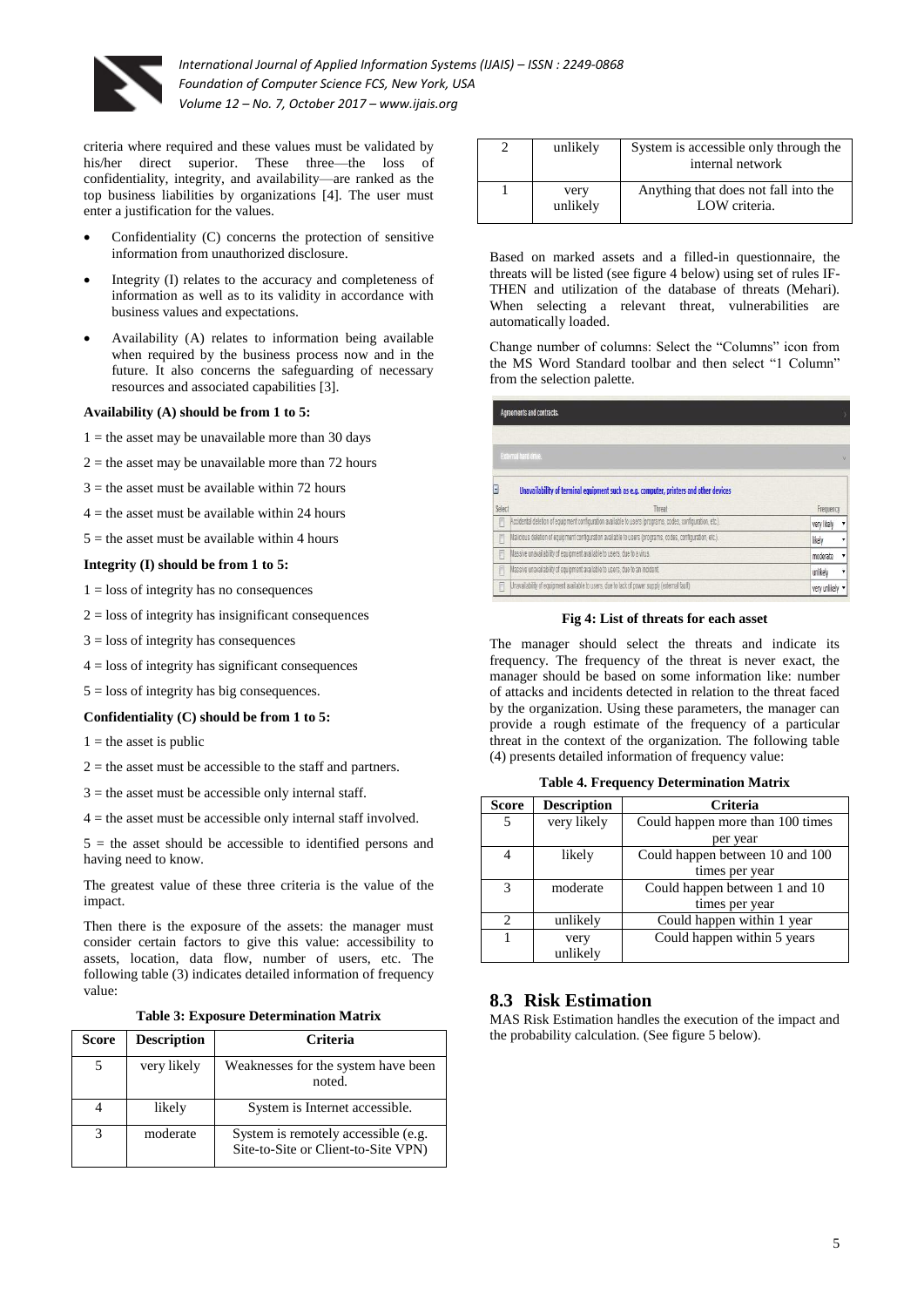



**Fig 5: Risk estimation**

### **8.4 Risk Evaluation**

MAS Risk Evaluation has the role of classifying the risk based on the ISO27005 risk assessment matrix. (See figure 6 below).

This part is to classify risk levels according to different levels of gravity. In other words, we will put these results into three classes, high, medium and low.

The knowledge base is filled with IF-THEN rules containing expert knowledge. Examples of used IF-THEN rules for risk evaluation:

IF  $F == high$  AND  $E == high$  AND  $C == low$  AND Impact  $==$  high THEN risk= high

IF  $F ==$  medium AND  $E ==$  medium AND  $C ==$  high AND Impact == high THEN risk=medium

IF  $F == low$  AND  $E == low$  AND  $C == low$  AND Impact = low THEN risk= low



**Fig 6: Risk classification**

Using this matrix, the manager have an on-screen overview of all risks and there classifications. By hovering the mouse over the risk code the manager can see what risk description.

### **8.5 Risk Treatment**

MAS Risk Treatment presents all the threats to each asset. Each line must indicate the threat, level of risk, its classification and a dropdown menu offering the following options: mitigate, transfer, accept and avoid. (See figure 7 below).

|           | External hard drive.                                                                                       |       |                            |                  |           |
|-----------|------------------------------------------------------------------------------------------------------------|-------|----------------------------|------------------|-----------|
| Risk code | Description                                                                                                | level | <b>Risk Classification</b> | treatment        |           |
| S03-D01   | Accidental deletion of equipment configuration available to users (programs,<br>codes, configuration, etc. | 15    | High                       | Reduce<br>Reduce | OK        |
|           | External hard drive                                                                                        |       |                            | Accept           |           |
|           |                                                                                                            |       |                            | Transfer         |           |
| Risk code | Description                                                                                                | level | <b>Risk Classification</b> | Avoid            | ent       |
| S03-D02   | Malicious deletion of equipment configuration available to users (programs, codes,<br>configuration, etc.) | 15    | High                       | Reduce           | OK        |
|           | External hard drive.                                                                                       |       |                            |                  |           |
| Risk code | <b>Description</b>                                                                                         | level | <b>Risk Classification</b> | treatment        |           |
| S03-D03   | Massive unavailability of equipment available to users, due to a virus.                                    | 15    | High                       | Reduce ·         | OK        |
|           | External hard drive.                                                                                       |       |                            |                  |           |
| Risk code | Description                                                                                                | level | <b>Risk Classification</b> | treatment        |           |
| S03-D04   | Massive unavailability of equipment available to users, due to an incident.                                | 15    | High                       | Reduce .         | <b>OK</b> |
|           | External hard drive.                                                                                       |       |                            |                  |           |
| Risk code | <b>Description</b>                                                                                         | level | <b>Risk Classification</b> | treatment        |           |
| S03-D05   | Unavailability of equipment available to users, due to lack of power supply<br>(external fault)            | 15    | High                       | Reduce -         | OK        |

#### **Fig 7: Risk treatment**

#### *8.5.1 Risk mitigation*

If the manager chose to mitigate the risk, the system suggests administrative controls, technical or physical to be applied within the information system according to their effectiveness and cost of implementation.

Examples of possible countermeasures and their attributes are listed in following table (5):

**Table 4. An Example of Countermeasures**

| Countermeasure                                                                                                                                                                                                                                                                                                                                                                                                                                                             | Cost | <b>Efficiency</b> |
|----------------------------------------------------------------------------------------------------------------------------------------------------------------------------------------------------------------------------------------------------------------------------------------------------------------------------------------------------------------------------------------------------------------------------------------------------------------------------|------|-------------------|
| Develop a security policy and<br>recommendations for the work outside<br>the company premises. The<br>recommendations and guidelines should<br>address precautions both at home and<br>on the move or in public transport and<br>cover the protection of laptops, the use<br>of an updated firewalls and antivirus,<br>connections to public networks or third<br>party, precautions to take regarding<br>written documents, instant messaging<br>and phone conversations. | low  | big               |
| Develop a security policy and<br>recommendations related to telework.<br>The recommendations and guidelines<br>should address precautions to cover the<br>security of connections to the corporate<br>network (strong authentication, VPN,<br>etc.), the exact terms of possible<br>restriction of access, precautions<br>regarding the use of the personal<br>computers by persons others than the<br>owner (family, friends, etc.), etc.                                 | low  | big               |
| The security policy should formally<br>prohibit taking outside the company<br>document being classified as important<br>or document of probative value.                                                                                                                                                                                                                                                                                                                    | low  | medium            |
| People likely to work outside the<br>premises of the company and must<br>receive awareness training on the<br>measures to be used to protect<br>documents, systems and the data they<br>contain. These safeguards concern the<br>physical and logical security against                                                                                                                                                                                                     | high | big               |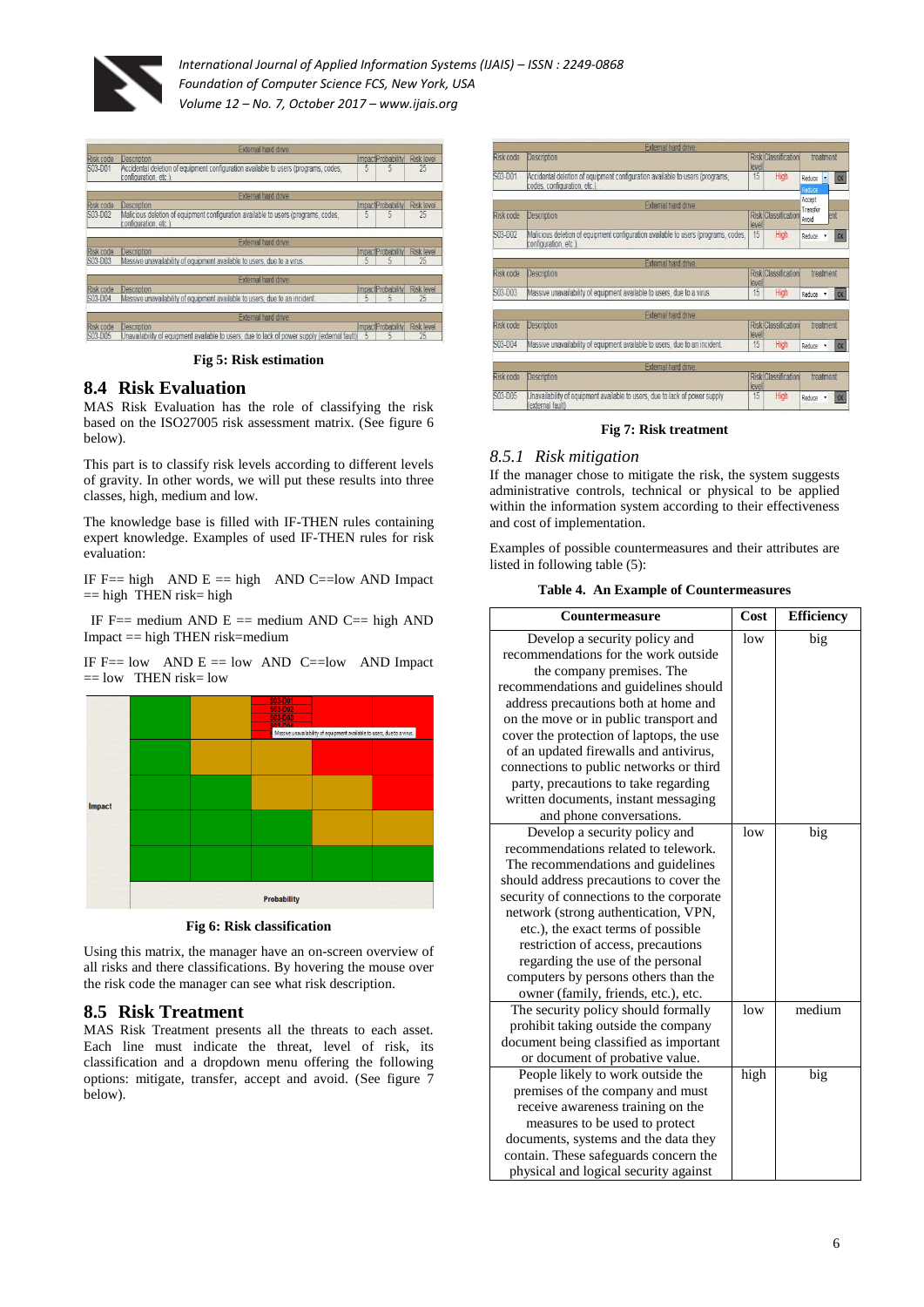

| theft but also indiscretions or<br>unauthorized access by the family as<br>much in public.                                        |            |        |
|-----------------------------------------------------------------------------------------------------------------------------------|------------|--------|
| The configuration of IT resources used<br>for work outside the company premises<br>(laptops, etc.) should be regularly<br>checked | med<br>ium | medium |

The expert system knowledge base is filled with rules containing expert knowledge on the field. Based on these rules, the cost and efficiency of measures and input data obtained from the manager and the end users through questionnaires, the system displays the most relevant countermeasures for the marked assets. Based on this information, the manager can select the most appropriate countermeasures according to its financial resources and its requirements in terms of efficiency in order to reduce risk. (See figure 8 below).

| <b>External hard drive</b>                                                                                                                                                                                                                                                                                        |                                    |
|-------------------------------------------------------------------------------------------------------------------------------------------------------------------------------------------------------------------------------------------------------------------------------------------------------------------|------------------------------------|
| Massive unavailability of equipment available to users, due to a virus.                                                                                                                                                                                                                                           |                                    |
| V-11D06: Lack of protection for user computers against malware or unauthorized executable code                                                                                                                                                                                                                    | Check<br>measures to<br>be applied |
| M-11D06-01: Define an appropriate policy in order to better address the risks related to attack by malware (viruses,<br>Trojans, worms, etc.); prohibition of use unauthorized software, put in place protective measures when retrieving files<br>wa external networks also conduct an installed software review | n                                  |
| M-11D06-02: Computers should have an adequate virus and malicious codes protection.                                                                                                                                                                                                                               | 0                                  |
| M-11D06-03: Antivirus should be regularly and automatically updated. With internet, the immediacy of the threat<br>requires an check for an update at least daily.                                                                                                                                                | 0                                  |
| M-11D06-04: A full analysis of the computer file is regularly performed automatically.                                                                                                                                                                                                                            | Ø                                  |
| M-11D06-05: Define actions to be taken by the users' assistance team in case of attack by malicious codes (warning,<br>containment actions, unleashing crisis management process, etc.                                                                                                                            | 冒                                  |
| M-11D06-06: The users' assistance team must have the ability to perform at any time a complete analysis of the entire<br>lusers computers.                                                                                                                                                                        | $\overline{\mathbf{z}}$            |
| M-11D06-07: Define a policy and protective measures against executable code (applets, ActiveX controls, etc.) not<br>allowed. (Blocking or control the environment in which these codes are running, control of resources accessible by<br>mobile codes, the sender authentication, etc.)?                        | $\overline{V}$                     |
| M-11D06-08: The activation and update for antivirus software on users computers are subject to regular audit.                                                                                                                                                                                                     | 0                                  |
|                                                                                                                                                                                                                                                                                                                   |                                    |

#### **Fig 8: Risk mitigation**

The colors represent the countermeasure effectiveness, where:

- Yellow small efficiency
- Orange medium efficiency
- Blue big efficiency

Once the manager chose the countermeasure to correct the vulnerability, the system recalculates the level of risk. (See figure 9 below).



**Fig 9: Risk Classification after Mitigation**

### *8.5.2 Risk transfer*

If the manager selects to transfer risk, mainly by insurance, the system offers a list of companies that supports this type of threat; otherwise the system proposes to add one.

# *8.5.3 Risk acceptance*

Accept the risk as it is.

#### *8.5.4 Risk avoidance*

Decide to avoid the risk by eliminating the risk situation by structural or organizational measures.

### **9. CONCLUSIONS**

In general, the safety of SI has several objectives. Safety, then, must protect information such as company assets against data loss, disclosure or alteration to ensure continuity of business operations. In this paper, we discussed the general proposed solution then we detailed the EAS-SGRSSI subsystem components and its architecture. This particularity of our approach is that the architecture is an integrated use of ISO27005, Mehari and multi-agents system in order to design a comprehensive Information Security Risk Management Tool.

The system was verified on concrete example. Future works consists on realizing a practical example of the proposed subsystem on real company systems that are involved in the research in order to overcomes obstacles and achieve IT organization objectives.

### **10. ACKNOWLEDGMENTS**

I would like to thank to my advisor Ms. H. Medromi, PhD. And Laila Moussaid, PhD for their invaluable guidance and many useful suggestions during my work on this paper. I would also like to express my gratitude to all those who gave me the possibility to complete this paper.

### **11. REFERENCES**

- [1] Information-Technology—Security techniques— Information security risk management. INTERNATIONAL STANDARD ISO/IEC 27005 First edition 2008.
- [2] KOUNS, Jake and MINOLI, Daniel. Information Technology Risk Management in Enterprise Environments: A Review of Industry Practices and a Practical Guide to Risk Management Teams. John Wiley & Sons, 2011.
- [3] TALABIS, Mark et MARTIN, Jason. Information Security Risk Assessment Toolkit: Practical Assessments Through Data Collection and Data Analysis. Newnes, 2012.
- [4] DOUSH, Iyad Abu. MULTI-AGENT SYSTEMS MODELING, CONTROL, PROGRAMMING, SIMULATIONS AND APPLICATIONS. 2011.
- [5] RUSSELL, Stuart J. et NORVIG, Peter. Artificial intelligence: a modern approach. 2009.
- [6] WOOLDRIDGE, Michael et JENNINGS, Nicholas R. Intelligent agents: Theory and practice. The knowledge engineering review, 1995, vol. 10, no 02, p. 115-152.
- [7] BURKEY, Roxanne and BREAKFIELD, Charles V. (ed.). Designing a Total Data Solution: Technology, Implementation, and Deployment. CRC Press, 2000.